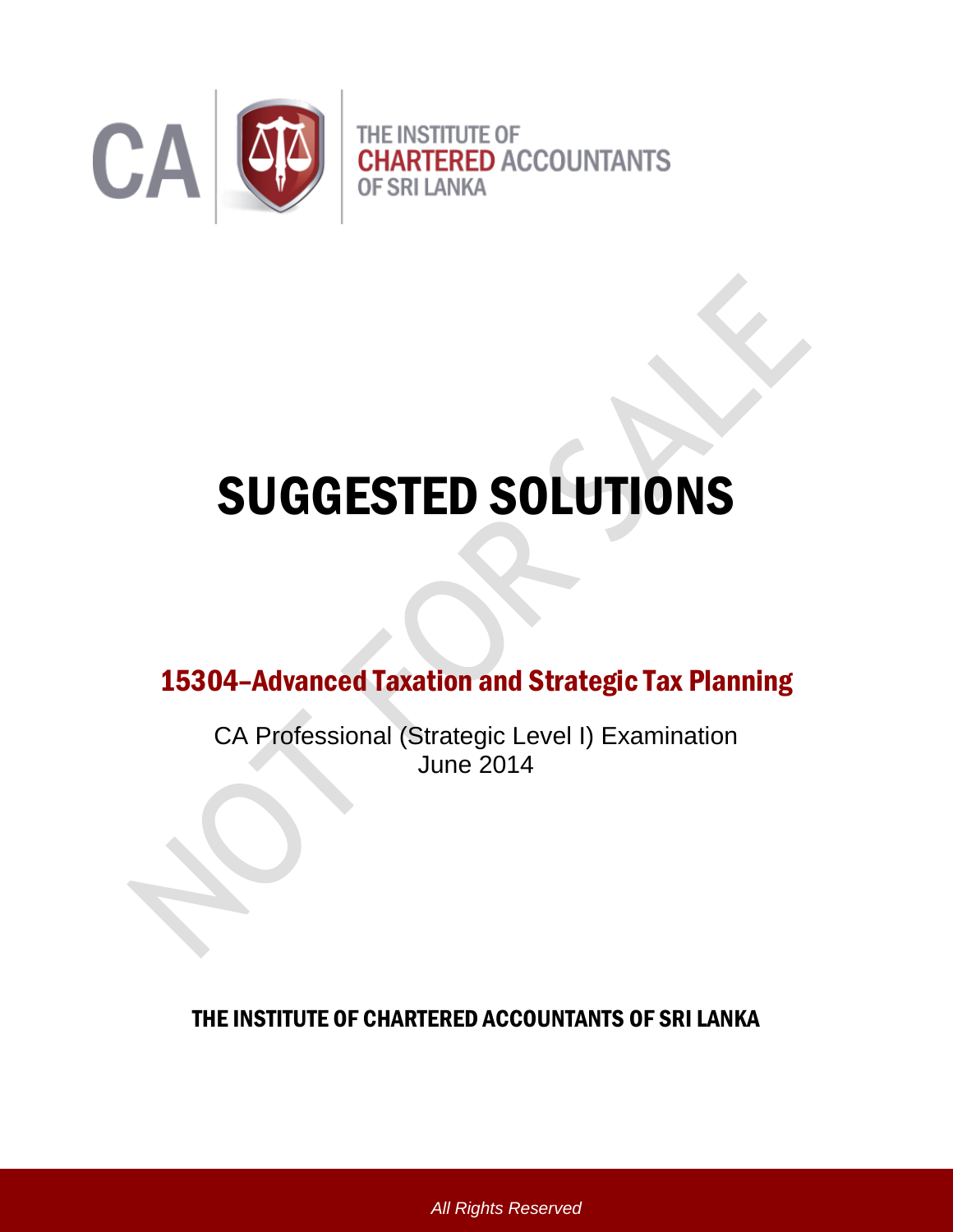## **Lanka Buscuits PLC Computation of Taxable Income & Income Tax Payable For the Y/A 2013/14**

## **Sources of Income**

|                                                                                            |          |                 |           | <b>Rs.'000</b> |
|--------------------------------------------------------------------------------------------|----------|-----------------|-----------|----------------|
| Profit from Business- (Schedule-01)                                                        |          |                 |           | 479,083        |
| Interest Income $(405 + WHT 45)$                                                           |          |                 |           | 450            |
| <b>Total Statutory Income</b>                                                              |          |                 |           | 479,533        |
| Deductions from TSI                                                                        |          |                 |           |                |
| <b>Assessable Income</b>                                                                   |          |                 |           | 479,533        |
| <b>Qualifying Payments</b>                                                                 |          |                 |           |                |
| Investment in Expansion(Limited to 25% of Investment)                                      |          |                 | 200,000   | (50,000)       |
| <b>Taxable Income</b>                                                                      |          |                 |           | <u>429,533</u> |
| <b>Tax Liability</b>                                                                       |          |                 |           |                |
| $(2,060/3,400)$ x $(429,533-1,113-450)$<br>Profit on Exports                               |          | 259,299         | @ 12%     | 31,116         |
| (Export Turnover/Total Turnover)x (Profit from Business-Disposal of FA - Interest<br>rate) |          |                 |           |                |
| On balance taxable income(429,533-259,299-1,113)                                           |          | 169,121         | @28%      | 47,354         |
|                                                                                            |          |                 |           | 78,470         |
| Tax on Disposal of Capital Assets                                                          |          | 1,113           | @28%      | 312            |
| <b>Total Income Tax Payable</b>                                                            |          |                 |           | 78,782         |
| <b>Tax on Dividends</b>                                                                    |          |                 |           |                |
| On Bonus Issue                                                                             |          | 200,000         | @ 10%     | 20,000         |
| <b>Share Buy Back Dividends</b><br>Buy                                                     | 100,000  |                 |           |                |
| Market Value                                                                               | (90,000) | 10,000          | @ 10%     | 1,000          |
| Tax on Dividend Distributed<br><b>Total Dividend</b>                                       |          | 18,000          |           |                |
| Less: Gross Dividend declared out of Dividend Received                                     |          | (1,000)         |           |                |
|                                                                                            |          | 17,000          | @ 10%     | 1,700          |
| <b>Total Tax Payable</b>                                                                   |          |                 |           | 101,482        |
| Less: Tax payments                                                                         |          |                 |           |                |
| Tax Credit for listing shares-Applied 50% reduction rate                                   |          | $(78, 470 \; @$ |           |                |
| (other than profit on disposal)<br>50%                                                     |          |                 | (39, 235) |                |
| WHT on Interest                                                                            |          |                 | (45)      |                |
| Un-utilized VAT<br>(34,000)                                                                |          |                 |           |                |
| <b>SA Payments</b>                                                                         |          |                 | (12,000)  | (85,280)       |
|                                                                                            |          |                 |           |                |
| <b>Balance Tax Payable</b>                                                                 |          |                 |           | 16,046         |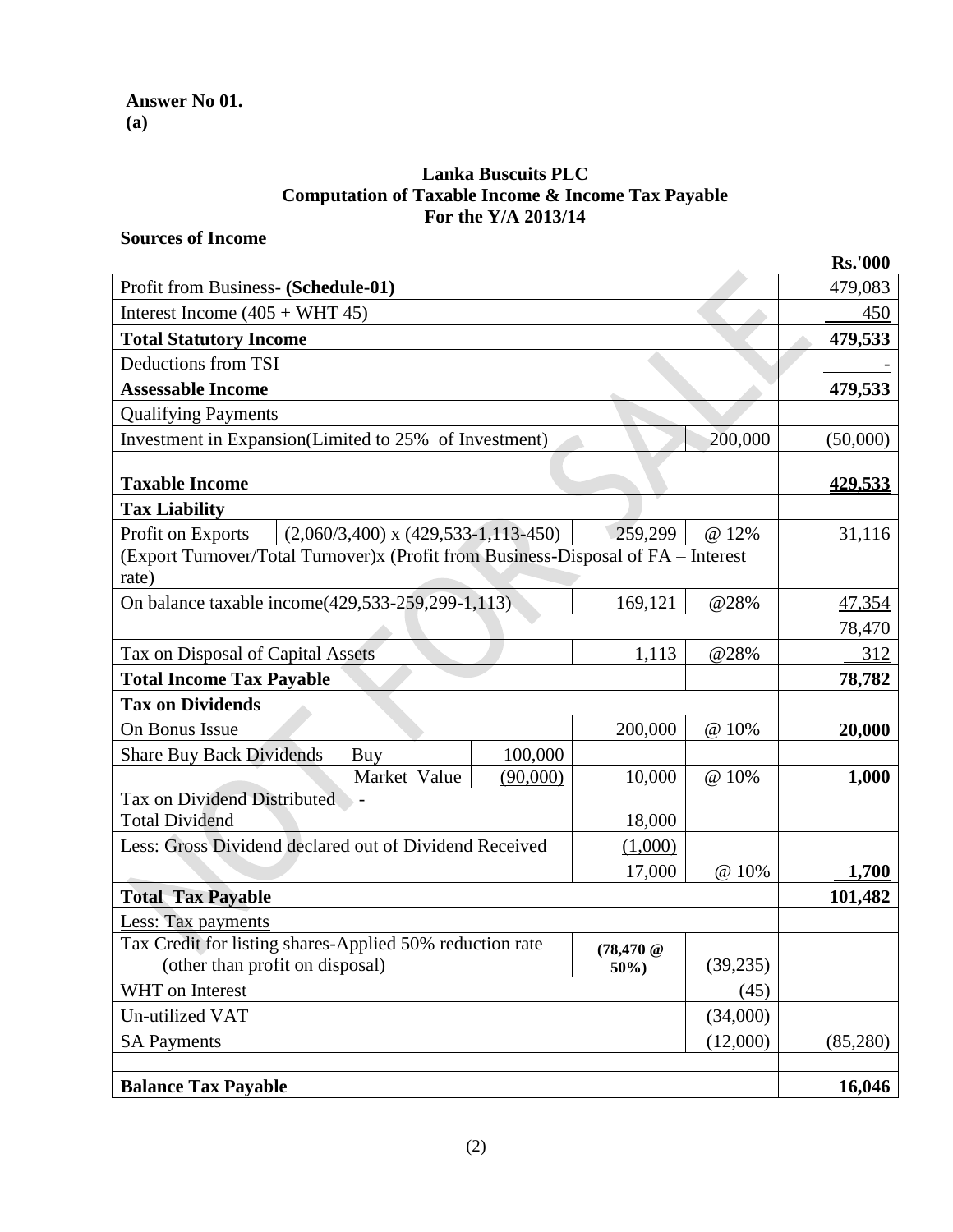# **Schedule: 01 Adjusted Profit From Trade Y/A 2013/14**

|                                                                                |          |              | $\ddot{}$ | $\left( \text{-} \right)$ |
|--------------------------------------------------------------------------------|----------|--------------|-----------|---------------------------|
| Net Profit / (Loss) Before Tax                                                 |          |              | 428,550   |                           |
| Less: Other Income                                                             |          |              |           |                           |
| <b>Interest Received</b>                                                       |          |              |           | (405)                     |
| Profit from Disposal of F/A                                                    |          |              |           | (650)                     |
| Dividends                                                                      |          |              |           | (900)                     |
| <b>Add: Disallowed Expenses</b>                                                |          |              |           |                           |
| <b>Stamp Duty on Bonus Issue</b>                                               |          |              | 1,000     |                           |
| <b>Stamp Duty on Public Issue</b>                                              |          |              | 3,500     |                           |
| Cost of Printing (Prospectus)                                                  |          |              | 8,250     |                           |
| <b>Publication of Printing</b>                                                 |          |              | 26,000    |                           |
| <b>Underwriting Cost-CSE</b>                                                   |          |              | 7,000     |                           |
| Professional Fees & Consultancy                                                |          |              | 6,000     |                           |
| Share Issue Expenses (Listing) is limited to 1% of the initial Share Value     |          |              |           | (7,000)                   |
| Office Building Repair (Limited to 25% of Gross Rent) Rs. 210                  |          |              |           |                           |
| Gross Rent -12,000 x 25% = 3,000 Allowed as within the limit                   |          |              |           |                           |
| Depreciation                                                                   |          |              | 78,000    |                           |
| Entertainment                                                                  |          |              | 4,000     |                           |
| Advertisement-Outside Sri-Lanka(Promotion of Exports)<br>88,000 - 100% allowed |          |              |           |                           |
| Advertisement-in Sri-Lanka (25% Disallowed of 12,000)                          |          |              | 3,000     |                           |
| <b>Provision for Bad Debts</b>                                                 |          |              | 34,500    |                           |
| Provision for Gratuity                                                         |          |              | 8,500     |                           |
| <b>Actual payment of Gratuity</b>                                              |          |              |           | (1,375)                   |
| Foreign Travel-Trade Fair & Exhibition-Allowed as promotion of Exports         |          |              |           |                           |
| <b>Adjusted Profit on Disposal</b>                                             |          |              | 1,113     |                           |
| Capital Allowances on New Machinery-Used for expansion Hence 50% x 200,000     |          |              |           | (100,000)                 |
| <b>Research Expenses (Nominally Disallowed)</b>                                | 32,000   |              | 32,000    |                           |
| Less: Done through Singapore Institute                                         | (22,000) | 100% allowed |           | (22,000)                  |
| Carried out through Sri Lankan Institute                                       | 10,000   | 300% allowed |           |                           |
|                                                                                |          |              |           | (30,000)                  |
| Damaged & Expired Stocks- No adjustment required                               |          |              |           |                           |
|                                                                                |          |              | 641,413   | (162, 330)                |
|                                                                                |          |              | 479,083   |                           |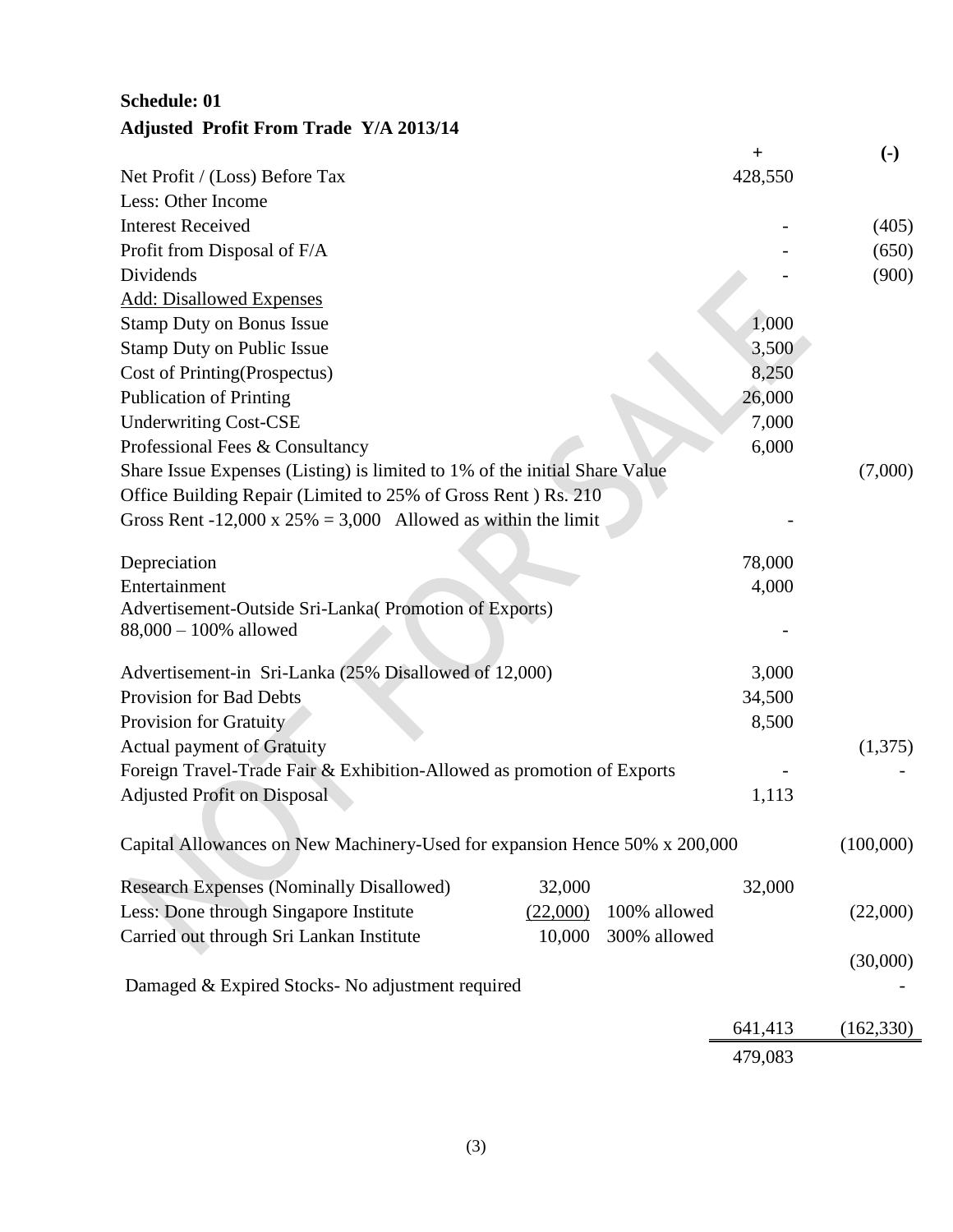# **Schedule: 02 Adjusted profit on Disposal**

Sale Proceeds

| Less: Tax WDV                                          | 1,700     |
|--------------------------------------------------------|-----------|
| Cost<br>2,350                                          |           |
| Capital Allowances claimed<br>(1,763)                  | (587)     |
| Adjusted profit on Disposal                            | 1,113     |
| <b>Computation of Distributable Profits</b>            |           |
| Book Profit As per the Financial statements            | 428,550   |
| Income tax liability (As per the computation)          | (78, 782) |
| Add:                                                   | 349,768   |
| Depreciation for the additions-made during the year    | 40,000    |
|                                                        | 389,768   |
| Less: Acquisition of Fixed Assets during the year      | (200,000) |
|                                                        |           |
| <b>Distributable Profit</b>                            | 189,768   |
| 10% Minimum Distribution as per Section 61             | 18,977    |
| Company has already distributed                        | (18,000)  |
| Balance to be distributed to avoid deemed dividend tax | 977       |

## **(b)**

Any company obtaining a listing in the Colombo Stock exchange on or after 1/4/2013 but prior to 1/4/2014 by way of initial public offering, not less than 20% of its issued shares to general public is entitle to enjoy reduction of 50% of the tax rate applicable to the Company for the Y/A in which such shares are listed and allows to enjoy the reduced rate for another two Years of Assessments immediately succeeding that Y/A subject to the following condition;

Company has to maintain the condition of "minimum 20% of shares to general public" for them to enjoy the applicable exemption for immediately succeeding two years.

However this reduction in tax rate is not applicable for Profits & Income on sale of capital assets of the company.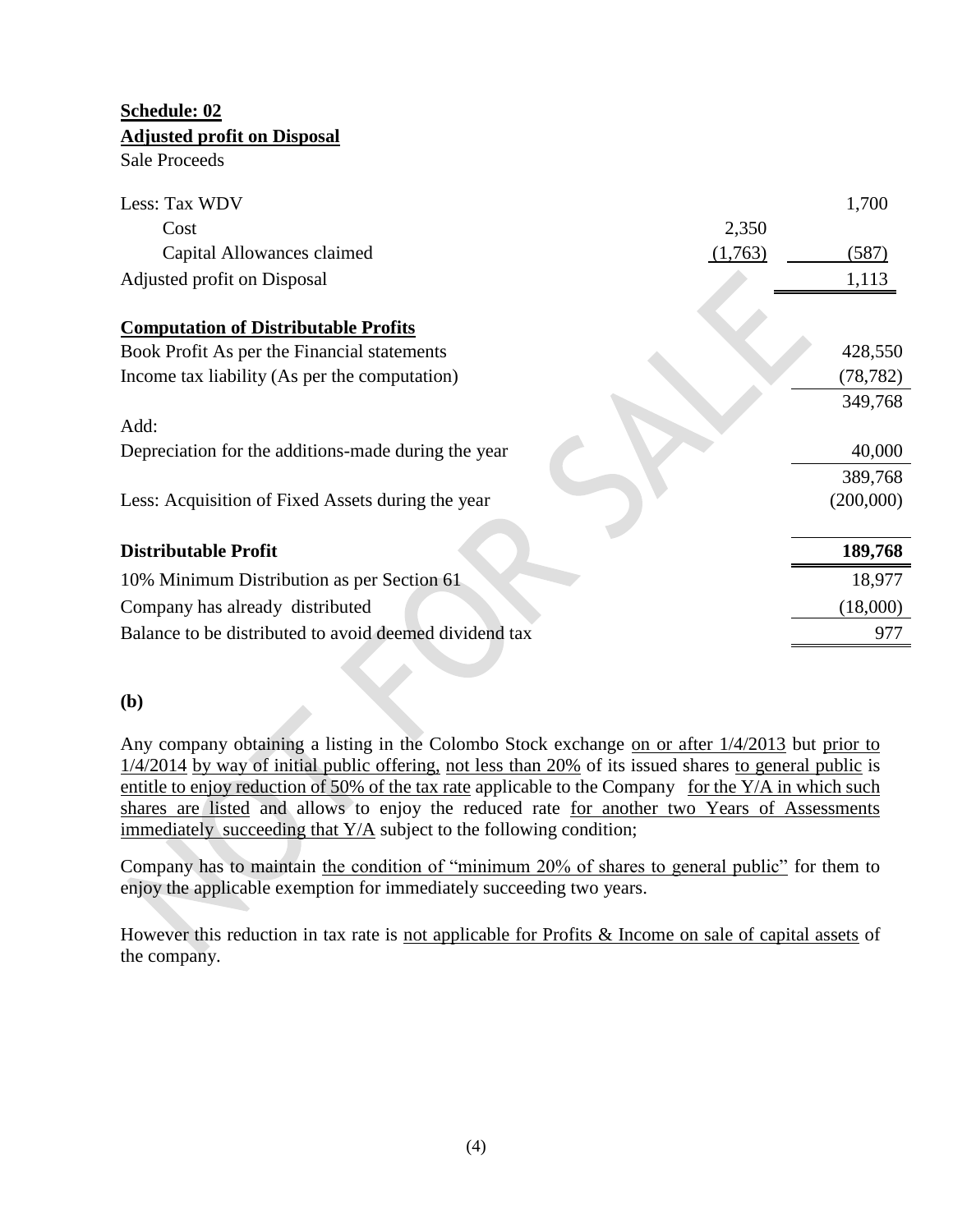#### **Answer No. 02 (a)**

## **Computation of Income tax liability of Mr. Asoka For the Y/A 2013/14**

|                                               |                                                                              |                   |             | <b>Rs</b> | <b>Rs</b>      |
|-----------------------------------------------|------------------------------------------------------------------------------|-------------------|-------------|-----------|----------------|
| Sources of Income<br><b>Employment Income</b> |                                                                              |                   |             | -Liable-  | <b>Exempt-</b> |
| Pension Income from Dubai                     |                                                                              |                   |             |           | 360,000        |
| <b>Income from Trade (Note-01)</b>            |                                                                              |                   |             |           |                |
| <b>Rent Income</b>                            | <b>Net Rent</b>                                                              |                   |             |           |                |
|                                               | Gross rent                                                                   | $(130 \times 10)$ | 1,300,000   |           |                |
|                                               | Less: Rates                                                                  |                   | (56,000)    |           |                |
|                                               |                                                                              |                   | 1,244,000   |           |                |
|                                               | Less:25% for repairs                                                         |                   | (311,000)   |           |                |
|                                               |                                                                              |                   | 933,000     |           |                |
|                                               | $\overline{\text{NAV}}$                                                      |                   |             |           |                |
|                                               | <b>Rating Assessment</b>                                                     |                   | 560,000     |           |                |
|                                               | Less:25% for repairs                                                         |                   | (140,000)   |           |                |
|                                               |                                                                              |                   | 420,000     |           |                |
|                                               | For Comparison(420,000x (10/12)                                              |                   | 350,000     |           |                |
|                                               |                                                                              |                   |             |           |                |
|                                               | Net Rent or NAV - whichever is higher                                        |                   |             | 933,000   |                |
| <b>NAV of House Constructed</b>               |                                                                              |                   |             |           |                |
|                                               | <b>Rating Assessment</b>                                                     |                   | 600,000     |           |                |
|                                               | Less:25% for repairs                                                         |                   | (150,000)   |           |                |
|                                               | NAV of one house of is exempt                                                |                   | 450,000     |           | 450,000        |
| Dividend Income (Tax @ 10%)                   |                                                                              |                   |             |           |                |
| Dividend in a way of Buy back shares          |                                                                              |                   |             |           |                |
| Sale Proceeds (50,000 @ 30/-)                 |                                                                              |                   | 1,500,000   |           |                |
|                                               | Less: Market Value of Shares on Resolution date(50,000 @ 25/-)               |                   | (1,250,000) |           |                |
|                                               | Assumed WHT has not been deducted. Therefore this is taxable                 |                   | 250,000     | 250,000   |                |
|                                               | Interest Income on Nations Building Bond(Us \$ 6,000 x 139/-)                |                   |             |           | 834,000        |
| <b>Total Statutory Income</b>                 |                                                                              |                   |             | 1,183,000 | 1,644,000      |
| <b>Less: Statutory Deductions</b>             | Trade Loss cannot be claimed as relevant Profit is exempted under sect. (13) |                   |             |           |                |
| <b>ZZZZZZZZZ</b>                              | Interest Paid on the housing loan(Acquisition of Land)                       |                   |             | (72,000)  |                |
| <b>Assessable Income</b>                      |                                                                              |                   |             | 1,111,000 |                |
|                                               |                                                                              |                   |             |           |                |
| Tax free allowance                            |                                                                              |                   |             | (500,000) |                |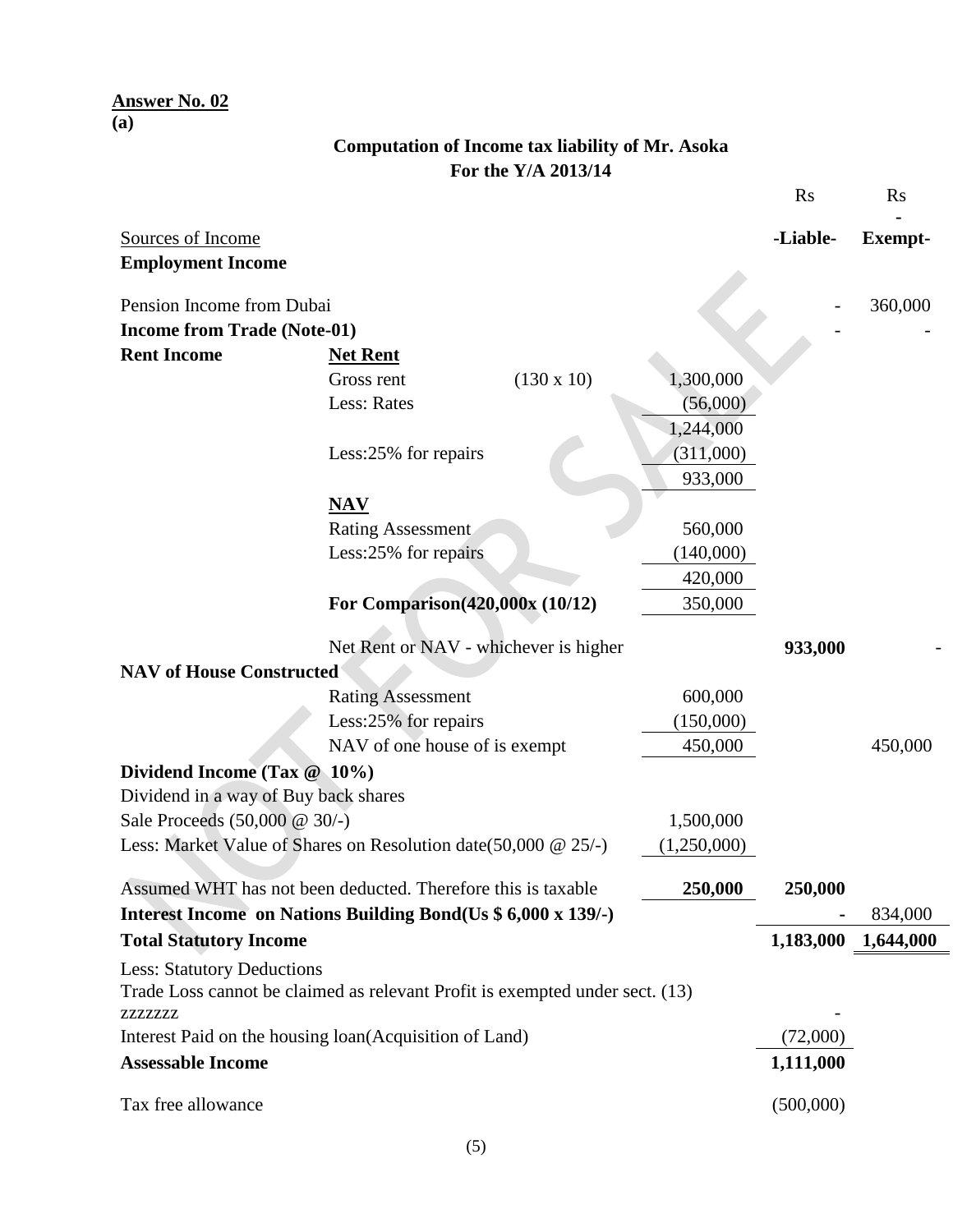| <b>Qualifying payments</b>                                               |         |    |             |  |
|--------------------------------------------------------------------------|---------|----|-------------|--|
| $(Note-02)$<br>Qualifying payment on House constructed prior to 1/4/2011 |         |    |             |  |
| Housing Loan Capital-Not Allowed                                         |         |    |             |  |
| Donation-Sick & Needy $(1/3$ of AI or 75,000/-whichever is lower)        |         |    | (30,000)    |  |
| <b>Taxable Income</b>                                                    |         |    | 481,000     |  |
|                                                                          |         |    |             |  |
| <b>Computation of Tax liability</b>                                      |         |    |             |  |
|                                                                          | 481,000 | 4% | 19,240      |  |
|                                                                          | 481,000 |    | 19,240      |  |
| <b>Less: Tax Credits</b>                                                 |         |    |             |  |
|                                                                          |         |    |             |  |
| $(4,000 \text{ x } 4)$<br><b>S</b> A Quarterly Payments                  |         |    | (16,000)    |  |
| <b>Balance Tax Payable/(Refund Due)</b>                                  |         |    | 3,240       |  |
|                                                                          |         |    |             |  |
| <b>Income from Trade (Note-01)</b>                                       |         |    |             |  |
|                                                                          |         |    |             |  |
| Net Profit as per accounts                                               |         |    | 1,030,000   |  |
| <b>Add: Disallowed Expenses</b>                                          |         |    |             |  |
| Advertisements 68,000 x 25%                                              |         |    | 17,000      |  |
|                                                                          |         |    | 1,047,000   |  |
| <b>Less: Capital Allowances</b>                                          |         |    |             |  |
| 14 Million x 10%<br><b>Construction of Building</b>                      |         |    | (1,400,000) |  |
| Investment on                                                            |         |    |             |  |
| 9 Million x 33.33%<br>Equipment                                          |         |    | (3,000,000) |  |
| <b>Adjusted Trade Loss</b>                                               |         |    | (3,353,000) |  |
|                                                                          |         |    |             |  |

## **If there is a Profit it is exempted under sect. (13) zzzzzzz Hence the Trade Loss cannot be claimed limiting 35% of SI under Sec 32**

#### **Note-02**

## **Qualifying payment on House constructed prior to 1/4/2011**

| Cost incurred in 2004/05                              | 15,000  |
|-------------------------------------------------------|---------|
| Less: Qualifying payment for the year 2004/05         | (100)   |
| This was available for C/F for 9 years from 2004/05   | 14,900  |
| Available for the Y/A 2013/14 (1/9)x 14,900           | 1,656   |
| Subject to maximum 1/3 of AI or Rs. 100,000 1/3 of AI | 370,333 |
| Therefore claimed maximum                             | 100,000 |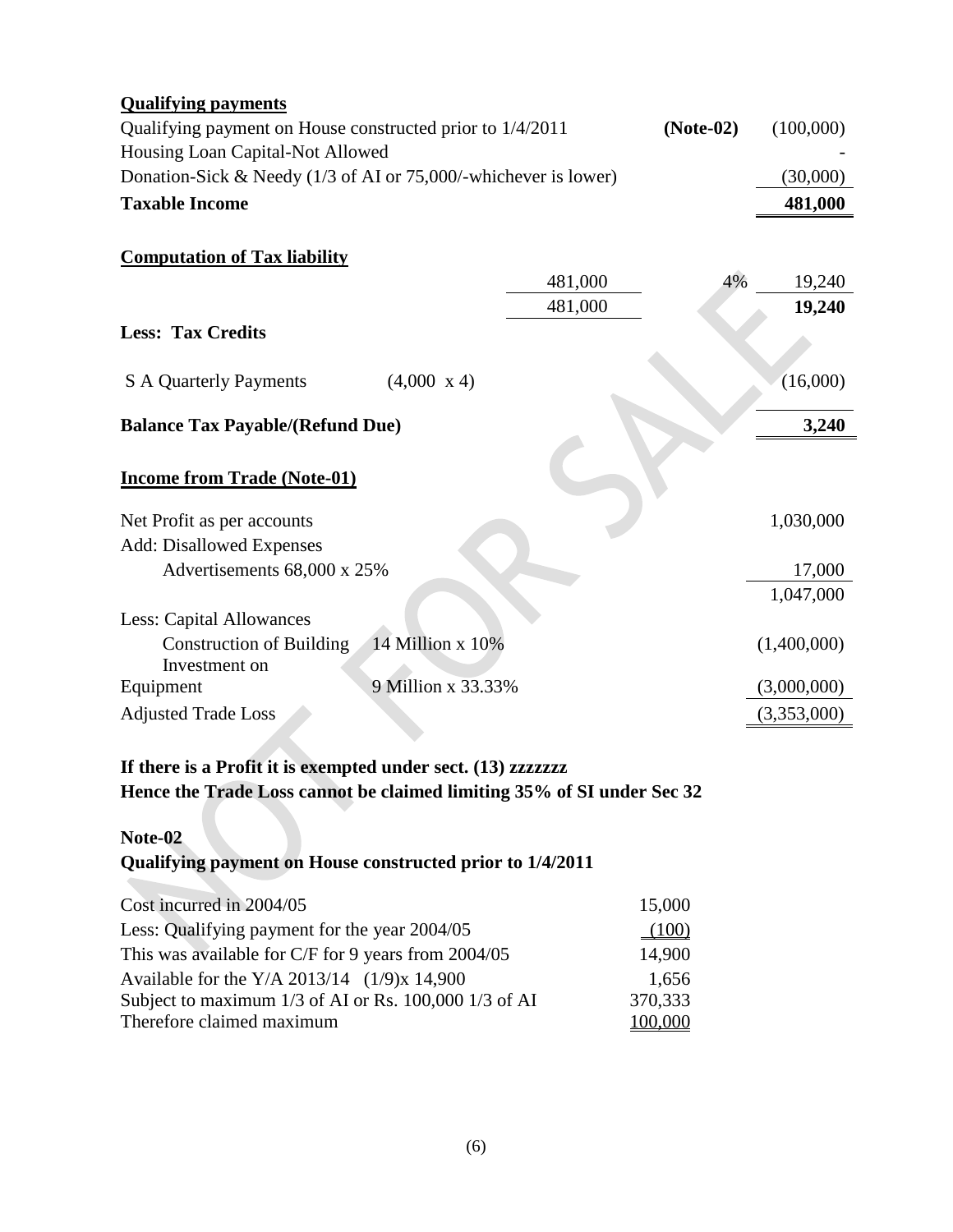### **(b)**

## **In the case of return of capital, such return of capital will be treated as dividend income to the extent of paid up value of any bonus share issued within 6 years by capitalizing profit.**

Accordingly, return of capital other than the above instance, will not be treated as dividend income.

In the case of Asoka, he has received bonus shares in 2012. Therefore any return of capital within 6 years from the date of issue of such bonus shares will be treated as dividend income.

#### **Answer No. 03**

Within thirty days from the date of receipt of the determination, the company should convey to the Tax Appeals Commission its intention to appeal against the determination. With this communication, details of the authorized representative and a copy of the determination should be provided.

On receipt of reasons for the determination from the Commissioner General, the appeal to the Tax Appeals Commission should be lodged within thirty days from the date of receipt of the reasons.

The appeal should be in six copies.

The grounds of the appeal should be specified

The payment of a non-refundable amount of ten percent of the tax determined by the Commissioner General should be paid or twenty five percent of the tax determined by the Commissioner General should be paid or a bank guarantee for the twenty five percent should be provided. A further sum of Rs. 2,500 which is non-refundable should be paid.

The appellant should attend the hearing of the appeal in person or by sending an authorized representative.

On receipt of the determination of the Tax Appeals Commission, if the company disagrees with the determination and wishes to proceed against it, a request for a stated case on questions of law to be formulated by the appellant, should be made to the Tax Appeals Commission within thirty days from the date of receipt of the determination. When making the request, a sum of Rs 1,500 should be paid.

When the stated case is received from the Tax Appeals Commission, it should be filed with the Court of Appeal within fourteen days from the date of receipt of the stated case.

If he is dissatisfied with the decision of the Court of Appeal may take up an appeal before the Supreme Court involving in a substantial question of law.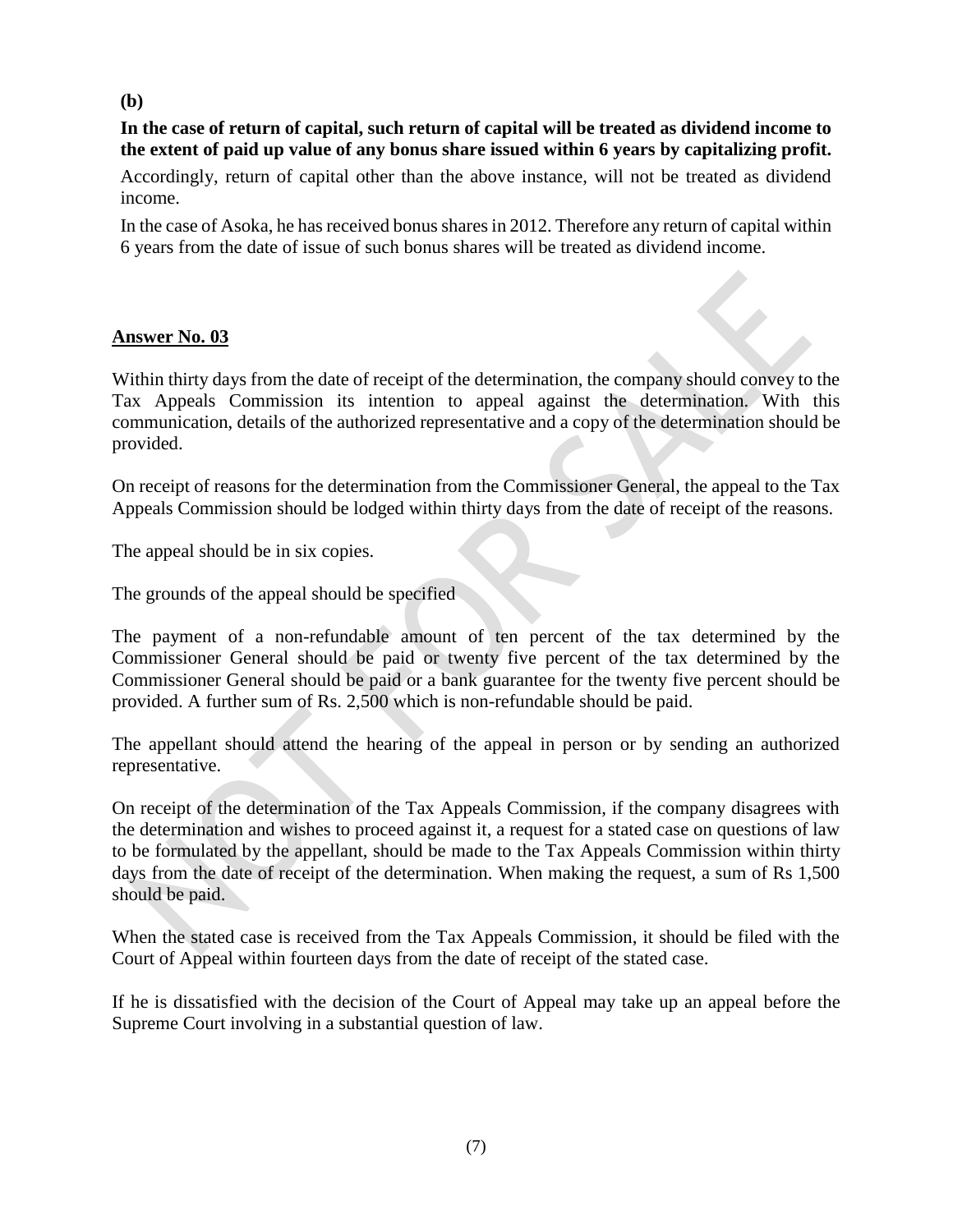### **Answer No 04**

(a) The definitions of charitable institution and charitable purpose on the one hand and nongovernmental organization on the other, are not the same. Non-governmental organizations providing relief for the needy may be charitable institutions engaged in relief of poverty. As the facts given in the sum shows more features of a NGO, the David Keller Foundation is to consider as a Non-Governmental Organization.

| (b) | Computation of tax payable by David Keller Foundation for Y/A 2013/14                                                             |                    |                        |
|-----|-----------------------------------------------------------------------------------------------------------------------------------|--------------------|------------------------|
|     | Contributions received (Limited to 3% of Gross receipts)<br>$[68,930,530 \; \textcircled{a} \; 3\%]$                              |                    | 2,067,916              |
|     | Interest on deposits with banks and financial institutions<br>$[2,874,000 \times (100/90)]$                                       |                    | 3,193,334              |
|     | Interest on government securities<br>$[1,780,000 \times (100/90)]$                                                                |                    | 1,977,777              |
|     | <b>Statutory Income</b>                                                                                                           |                    | 7,239,027              |
|     | Less: Statutory deductions                                                                                                        |                    |                        |
|     | <b>Assessable Income</b>                                                                                                          |                    | 7,239,027              |
|     | Less: Qualifying payments<br>Investment in Venture Capital Co (more than Rs. 500,000/-)<br>Limited to 1/5 of Assessable Income or |                    |                        |
|     | 50% on Investment<br><b>Taxable Income</b>                                                                                        |                    | (500,000)<br>6,739,027 |
|     | <b>Tax Payable</b>                                                                                                                |                    |                        |
|     | 6,739,027 @ 28% tax                                                                                                               |                    | 1,886,928              |
|     | <b>Less: Tax Payments</b>                                                                                                         |                    |                        |
|     | W.H.T. on interest<br><b>Notional Tax Credit</b>                                                                                  | 319,334<br>197,777 | (517, 111)             |
|     | <b>Balance Tax Payable</b>                                                                                                        |                    | <u>1,369,817</u>       |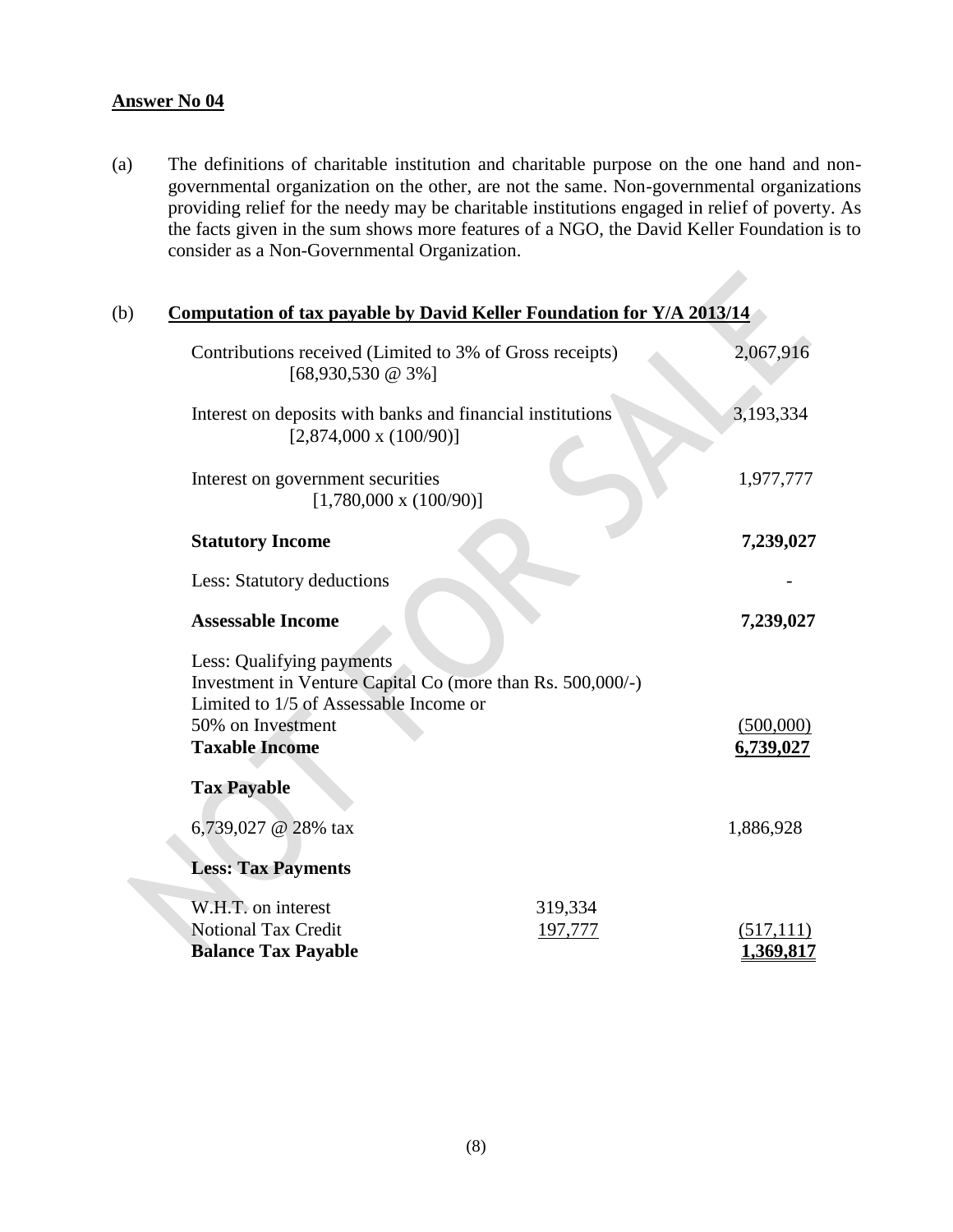### **Answer No 05**

#### (a) **Tire House Ltd - VAT Computation**

## **Output VAT**

| <b>Supply of Goods</b>                                        |              |                       |             |
|---------------------------------------------------------------|--------------|-----------------------|-------------|
| Export of tyres manufactured                                  |              | 58,953,000 @ 0%       |             |
| Export of tubes purchased                                     |              | 25,000,000 @ 0%       |             |
| Local sales - Tyres                                           |              | 8,750,000 @ 12%       | 1,050,000   |
| Local sales-Tubes (buying $&$ selling)                        |              | 12,570,000 Not Liable |             |
|                                                               | 105,273,000  |                       | 1,050,000   |
| <b>Less: Input Tax</b>                                        |              |                       |             |
| VAT on imports of raw materials                               |              | 8,790,000             |             |
| VAT paid on Import of Raw Materials                           |              |                       |             |
| "O" rated supply on raw materials x Input Vat                 |              |                       |             |
| <b>Total Supply</b>                                           |              |                       |             |
|                                                               |              |                       |             |
| 58,953,000 x 8,790,000                                        |              |                       |             |
| 67,703,000                                                    | 100% Allowed | (7,653,972)           | (7,653,972) |
|                                                               |              | 1,136,028             |             |
| Balance Limited to 100% of Out Put Tax                        |              | 1,050,000             | (1,050,000) |
| Excess Input Tax C/F                                          |              | 86,028                |             |
| VAT on suspended Invoices-Manufacture of Tyres (Cannot claim) |              |                       |             |
| VAT on suspended Invoices-Export of Tyres (Cannot claim)      |              |                       |             |
|                                                               |              |                       |             |
|                                                               |              |                       |             |

Balance VAT – Refund Due 7,653,972

(b) The company cannot issue VAT invoices on tube sales on which it is not liable to pay VAT. In such a situation, the company shall be guilty of an offence under **Section 67** of the VAT Act and shall be liable, on conviction after summary trail before a Magistrate, to a fine not exceeding Rs. 25,000 (twenty five thousand) or to imprisonment of either description for a term not exceeding six months or both such fine and imprisonment.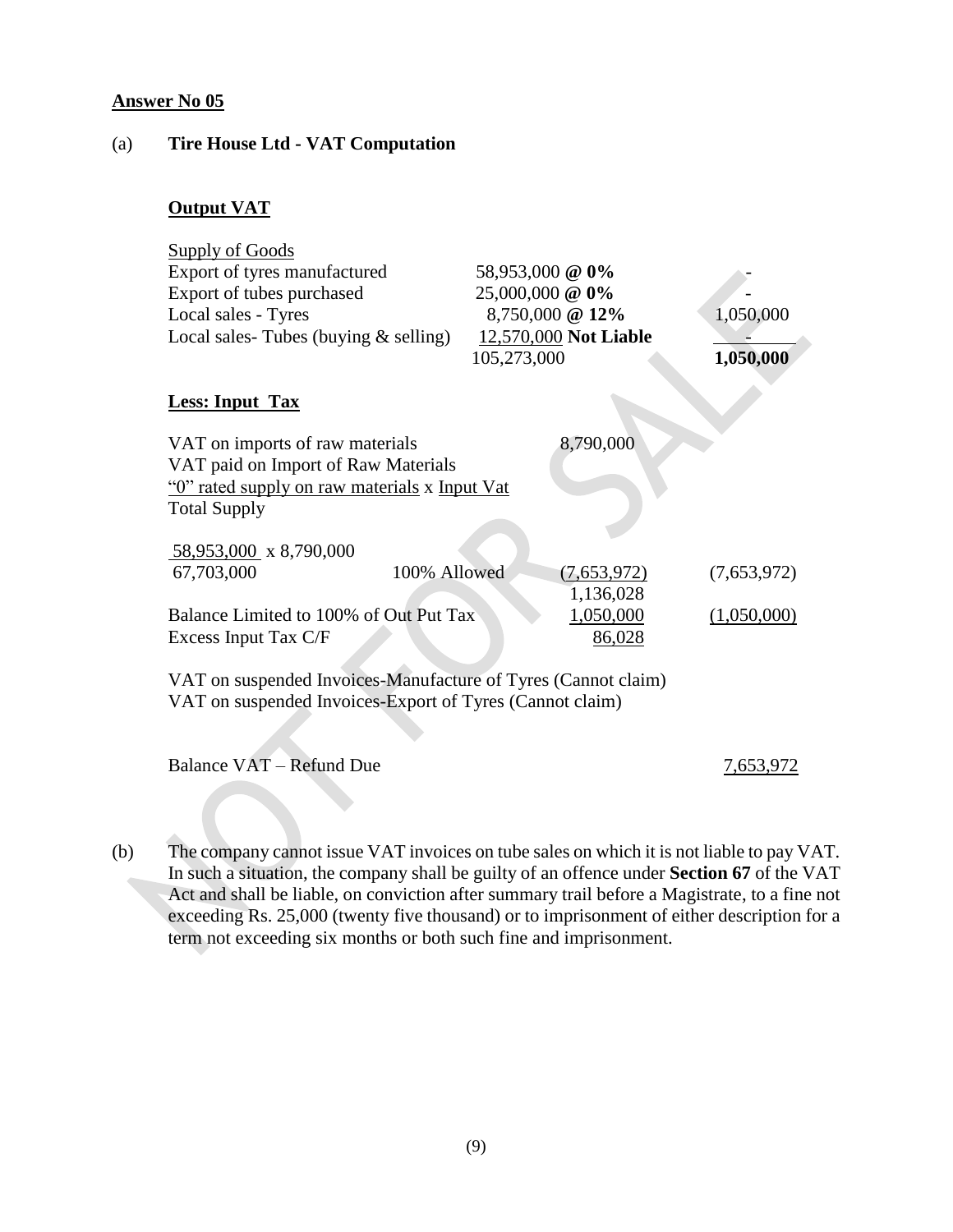#### **Answer No. 06**

(a) What is deductible in the computation of profits, in terms of Section 25 of the Inland Revenue Act, is expenditure incurred in the production of income.

The expenditure should be directly connected with the producing of profits. It should not be a remote connection (Ward & Company Ltd vs Commissioner of Income Tax-New Zealand).

Applying the statutory provision as interpreted in decided cases, the expenditure in question has no direct connection with the producing of profits. Therefore, it is not deductible.

(b) Though the persons to whom the offer has been made are employees, the amounts offered are not for services rendered by them. Therefore, the amounts cannot be treated as employment income (Craib vs Commissioner of Income Tax).

The payment is to be made for restricting the rights and freedom of the two employees to exercise a trade or a profession after their retirement. Therefore, the amounts are non-taxable capital receipts in their hands.

(c) "Income" has been defined as the result of either capital or labour. Though it is difficult to see whether the amount concerned is the result of capital or labour, it has certain characteristics of income, namely, recurrence and regularity. Therefore, it can be treated as income. At the same time, it falls within the definition of "annuity" and therefore, it is an annuity as well. It can also be treated as income from any "other source" (Authority- Incorporated Law Society vs Commissioner of Income Tax OR Tea Propaganda Board vs Commissioner of Income Tax).